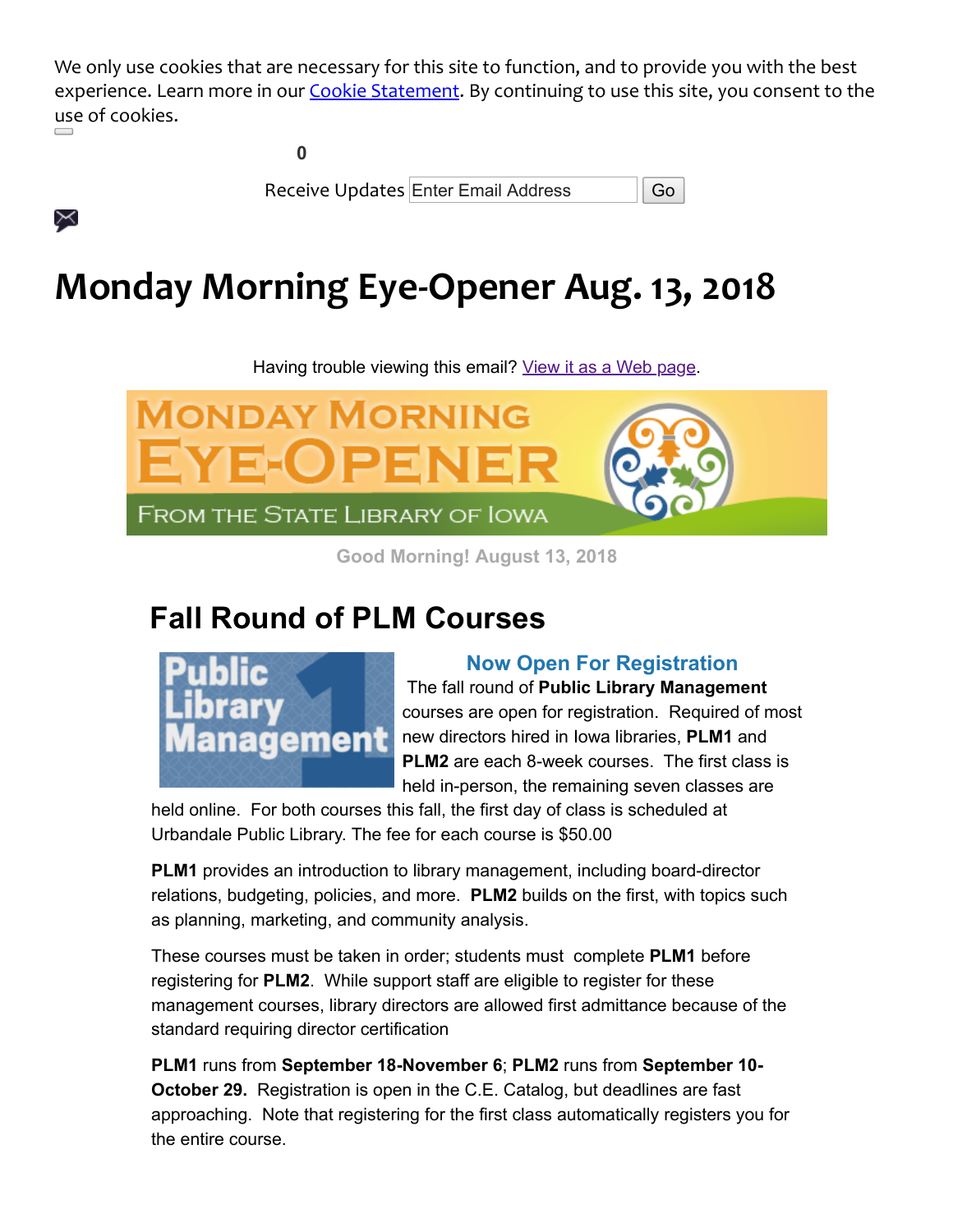Note: if you are headed for either **PLM1** or **PLM2** come September, be sure to acquire a solid headset / microphone beforehand because participation in all classes is expected and factors into the accumulating point scores.



*PLM 2 Runs Sept10-Oct29*

## **IMLS Award For 2019**

### **Nominations Are Open**

Surely there is a museum or library in Iowa that deserves national recognition--we believe that's true! The **Institute of Museum and Library Services** (IMLS) is currently accepting nominations from Members of Congress for the **2019 National Medal for Museum and Library Service.**



Now in its 25th year, the annual **IMLS National Medal** recognizes libraries and museums whose programs and

services contribute demonstrably to the well-being of their communities. *"These institutions exceed typical levels of community outreach by supporting community cohesion and by helping to catalyze positive change. Winners' collaborative, adaptive programs, co-created with their communities, demonstrate exemplary service…"*

Senator Grassley is happy to nominate any Iowa libraries that are interested. Send an email with the name of the institution and contact information, including email address, to to [James\\_Rice@grassley.senate.gov](mailto:James_Rice@grassley.senate.gov) before August 31**.** Senator Grassley will send the nominations to IMLS; the institutions will then receive an application packet to complete and submit to IMLS to be considered for the medal.

Nominees should review the **[IMLS Strategic Plan](https://www.imls.gov/publications/transforming-communities-imls-strategic-plan-2018-2022?utm_medium=email&utm_source=govdelivery)** so they can best explain how their local work aligns with the goals of promoting lifelong learning and increasing access to information and collections. Successful applications will showcase how local library service makes a difference in communities. Click to watch recent medal highlights and to read more...

**[IMLS National Medal](https://www.imls.gov/news-events/events/2017-national-medal-museum-and-library-service-award-ceremony?utm_medium=email&utm_source=govdelivery)**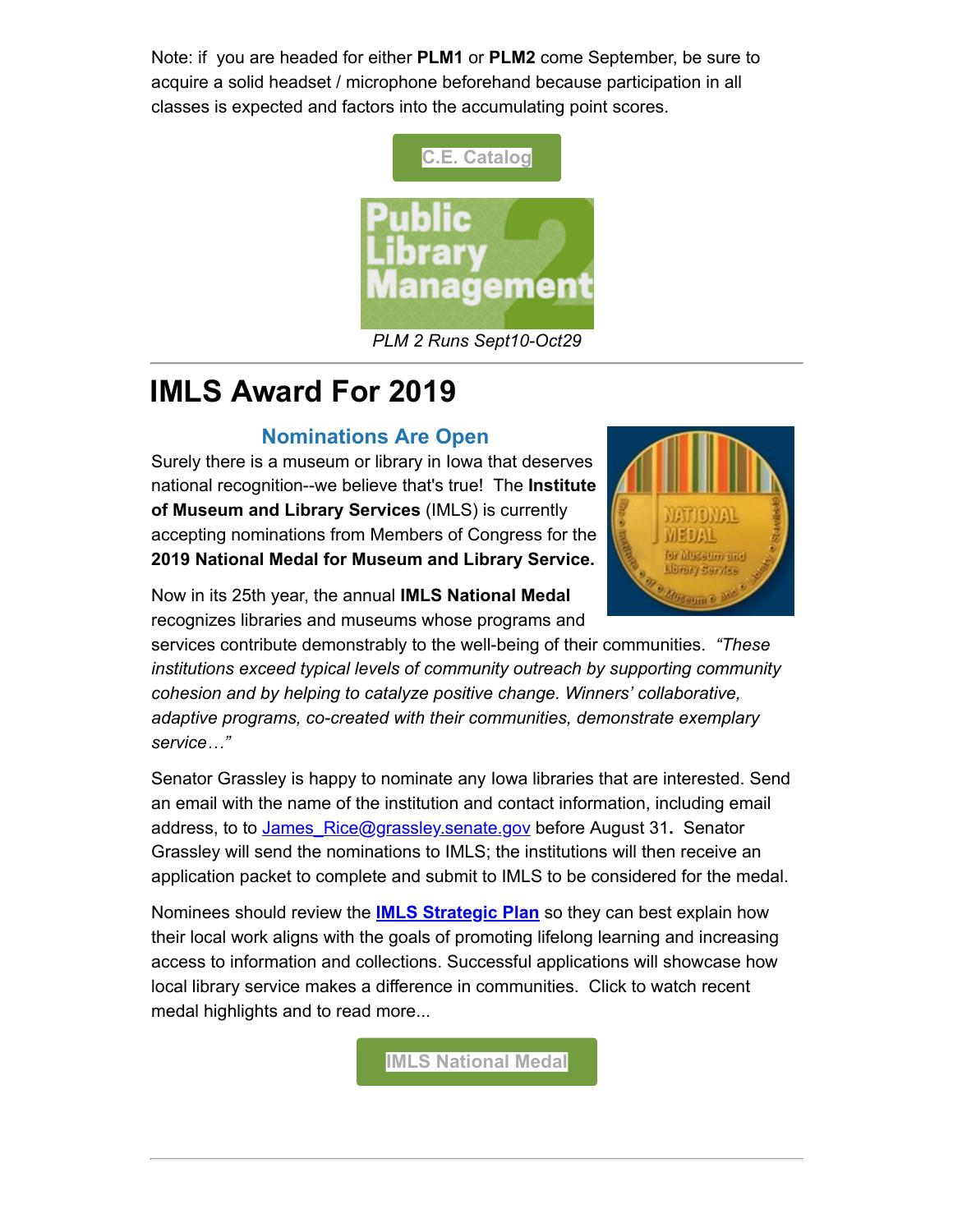### **Getting to Know Gale Resources**

### **Today: Library Management Journals**

Today concludes an *Eye-Opener* series intending to increase understanding and use of the **Gale Resources**. **Gale** offers 24/7 access to everyday research, car repair,



health information, home improvement, K–12 homework help, library management journals, and more.

This week, I'll share an under-appreciated resource within the **Gale Gold** package of magazines—actual library management journals. Ours is a profession and there really are such things! Among the most famous of library management publications —*Library Journal, Booklist, School Library Journal*—are all available in full text in the **Information Science and Libraries Collection.** And these same journals, in print subscriptions, are among the most expensive. For example, *Library Journa***l** is approximately \$150.00/year for a paper subscription, *Booklist* is approximately \$160/year.

The **July 2018** issue of *Library Journal* includes an article titled "Bubbling Up" featuring adult crafting in a Detroit PL branch: *"…the branch previously focused its art initiatives on youth. We wanted to tap into our adult patrons' creative side as well, so we launched Craftastic Wednesday. We provide the space, instruction, and resources for patrons to explore, play, and connect with one another…One program was particularly popular: bubble pendant jewelry was cost-effective and fun. This wearable art was made with favorite personal photos, printed images, and one-of-akind designs with a few simple techniques…"*

In addition to national news articles about U.S. libraries, these journals also include book and media reviews. Take time to explore **Information Science & Libraries Collection--**it's a great way to become more familiar with all that **Gale** has to offer.

Another good way to learn more about **Gale** is to contact your District office! Our LRT staff are happy to help you add **Gale** buttons onto your website and our consultants are happy to provide on-site training in using the products.

**[The Gale Digital Collection](https://www.statelibraryofiowa.org/ld/c-d/databases/gale?utm_medium=email&utm_source=govdelivery)**



#### **Looking Ahead ...**

ILA is sponsoring an **advocacy webinar** this afternoon at **2:00PM.** Senator Bob Dvorsky and ILA Lobbyist Amy Campbell will talk about building relationships with lawmakers. ILA Executive Board member Sonja Ferrell also joins the panel, adding her experience as a former congressional staffer. No cost for ILA members, \$10.00 for

non-members, here's the registration link [http://ialibraryassociation.libguides.com/morenews](http://ialibraryassociation.libguides.com/morenews?utm_medium=email&utm_source=govdelivery)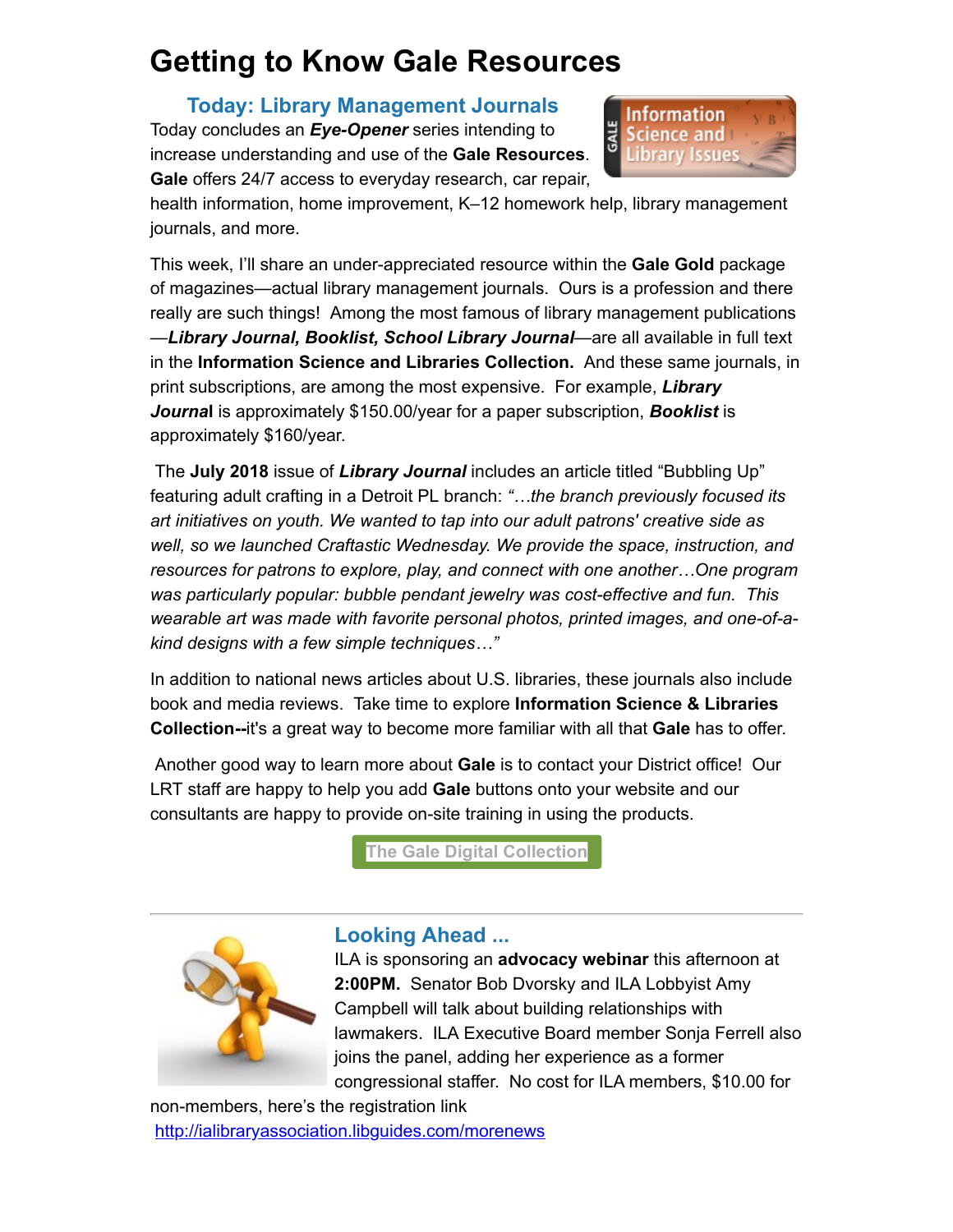The **Iowa Downtown Conference** is happening **August 28-30** at the **Waterloo Center for the Arts**. Sponsored by Iowa Economic Development, this link to the conference website has all the details including registration and cost [https://iowaeconomicdevelopment.com/downtownconference](https://iowaeconomicdevelopment.com/downtownconference?utm_medium=email&utm_source=govdelivery)

Another unusual-for-libraries meeting, but just as beneficial as the Downtown Conference: the second annual **Iowa LEAN Government Exchange** on **August 30th** at the **Airport Holiday Inn Des Moines**. The cost is \$55.00/person or [\\$150.00/team of three. Registration link here https://www.eventbrite.com/e/lean](https://www.eventbrite.com/e/lean-government-exchange-2018-registration-46669737441?utm_medium=email&utm_source=govdelivery)government-exchange-2018-registration-46669737441

More **infographics workshops** are happening around the state this month and next. Conducted by State Library staff Emily Bainter, Becky Heil, and Bonnie McKewon, you'll find details about **Presentation Pointers: Using Infographics** in the **[C.E. Catalog](https://statelibraryofiowa.lmscheckout.com/Course/index?utm_medium=email&utm_source=govdelivery)** Open for registration, these are hands-on classes, with attendees trying their hand at creating an infographic using Canva software. Take a look at the remaining classes and register for a location near you:

- **August 16 @ Bondurant**
- **August 21 @ Oelwein**
- **August 22 @ Harlan**
- **September 19 @ Humboldt**

**Monday Morning Eye-Opener**

**Editor:** [Bonnie McKewon](mailto:bonnie.mckewon@iowa.gov)

1112 East Grand Avenue Des Moines, Iowa 50319

Stay Connected with the **[State Library of Iowa](http://www.statelibraryofiowa.org/?utm_medium=email&utm_source=govdelivery):** 



[Manage Subscriptions](https://public.govdelivery.com/accounts/IACIO/subscriber/edit?preferences=true#tab1) [Help](https://subscriberhelp.govdelivery.com/) **C** SHARE